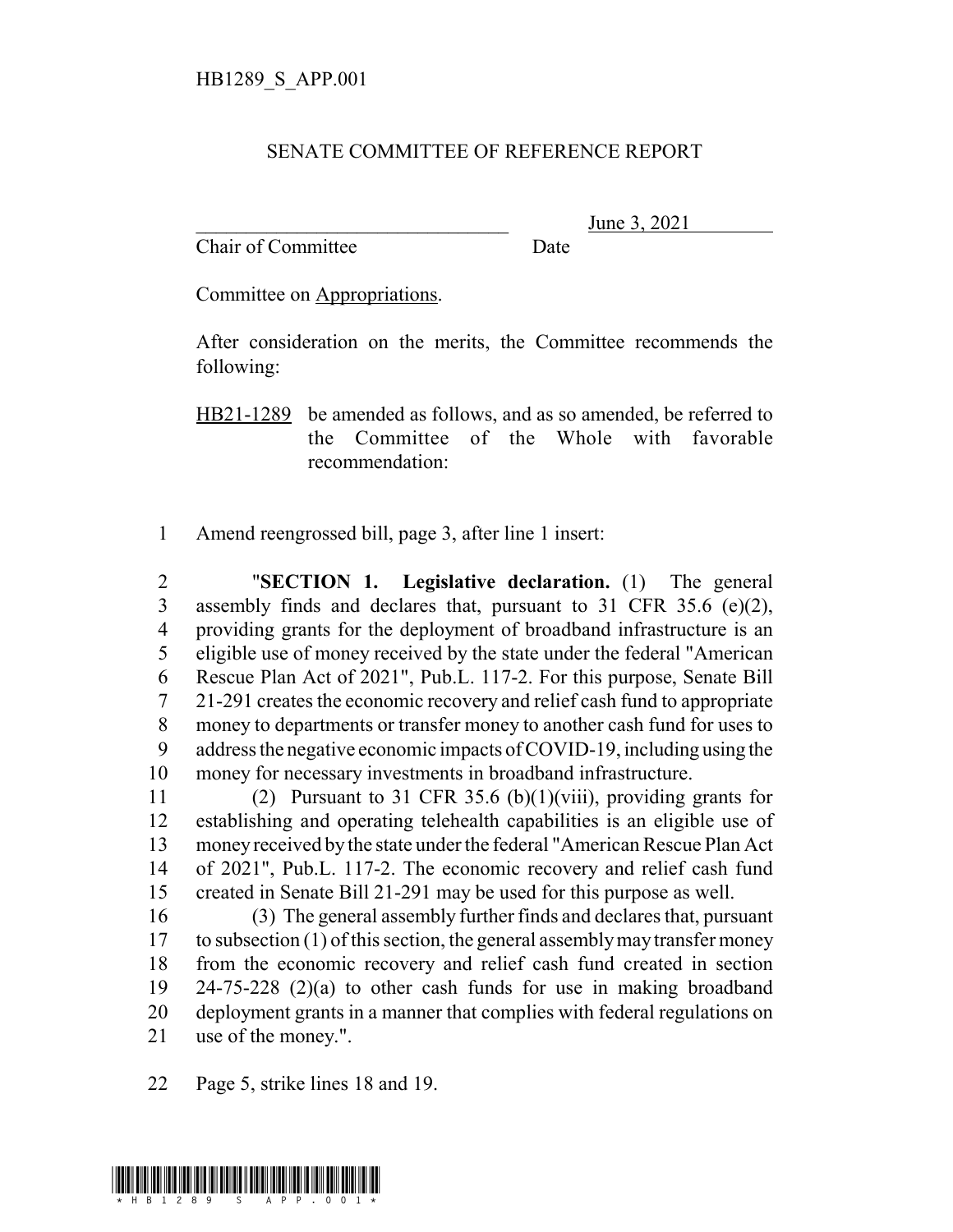- Renumber succeeding subsections accordingly.
- Page 11, line 2, after "**fund**" insert "- **definition**".
- Page 12, after line 3 insert:

 "(e) WITH RESPECT TO GRANTS AWARDED PURSUANT TO 5 SUBSECTION (1)(b)(I) OF THIS SECTION AND FROM MONEY TRANSFERRED TO THE DIGITAL INCLUSION GRANT PROGRAM FUND FROM THE ECONOMIC RECOVERY AND RELIEF CASH FUND CREATED IN SECTION 24-75-228 (2)(a), GRANTS MAY ONLY BE AWARDED FOR BROADBAND PROJECTS THAT, PURSUANT TO TREASURY DEPARTMENT INTERIM REGULATIONS IMPLEMENTING THE FEDERAL "AMERICAN RESCUE PLAN ACT OF 2021", PUB.L. 117-2, PROVIDE BROADBAND INFRASTRUCTURE THAT IS DESIGNED TO PROVIDE SERVICE TO UNSERVED OR UNDERSERVED HOUSEHOLDS AND BUSINESSES AND THAT IS DESIGNED TO, UPON COMPLETION:

 (I) RELIABLY MEET OR EXCEED SYMMETRICAL ONE HUNDRED MEGABITS PER SECOND DOWNLOAD AND UPLOAD SPEEDS; OR

 (II) IN CASES WHERE IT IS NOT PRACTICABLE, BECAUSE OF THE EXCESSIVE COST OF THE PROJECT OR GEOGRAPHY OR TOPOGRAPHY OF THE AREA TO BE SERVED BY THE PROJECT, PROVIDE SERVICE MEETING THE STANDARDS SET FORTH IN SUBSECTION (1)(e)(I) OF THIS SECTION THAT:

 (A) RELIABLY MEETS OR EXCEEDS ONE HUNDRED MEGABITS PER SECOND DOWNLOAD SPEED AND IS BETWEEN AT LEAST TWENTY MEGABITS 22 PER SECOND AND ONE HUNDRED MEGABITS PER SECOND UPLOAD SPEED; AND

 (B) IS SCALABLE TO A MINIMUM OF ONE HUNDRED MEGABITS PER SECOND DOWNLOAD SPEED AND ONE HUNDRED MEGABITS PER SECOND UPLOAD SPEED.

27 (f) IF THE TREASURY DEPARTMENT MODIFIES ITS INTERIM REGULATIONS IMPLEMENTING THE FEDERAL "AMERICAN RESCUE PLAN ACT OF 2021", PUB.L. 117-2, GRANTS AWARDED PURSUANT TO SUBSECTION (1)(e) OF THIS SECTION MAY ONLY BE AWARDED FOR BROADBAND PROJECTS THAT COMPLY WITH THE MODIFIED FEDERAL REGULATIONS.

 (g) AS USED IN SUBSECTION (1)(e) OF THIS SECTION, "UNSERVED OR UNDERSERVED HOUSEHOLDS AND BUSINESSES" MEANS ONE OR MORE HOUSEHOLDS OR BUSINESSES THAT ARE NOT CURRENTLY SERVED BY A WIRELINE CONNECTION THAT RELIABLY DELIVERS AT LEAST TWENTY-FIVE MEGABITS PER SECOND DOWNSTREAM AND THREE MEGABITS PER SECOND

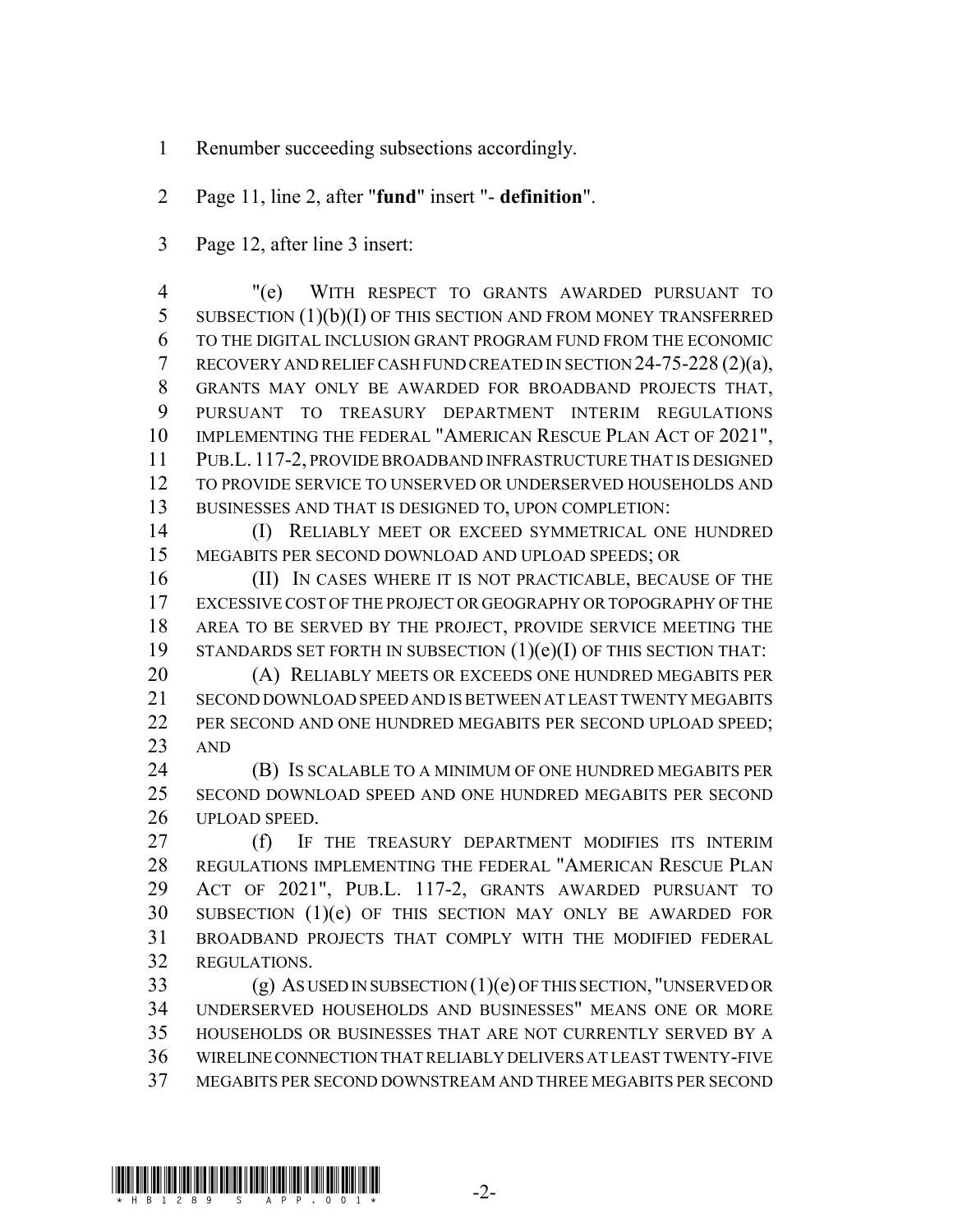UPSTREAM.".

 Page 12, line 5 strike "TREASURY." and substitute "TREASURY AND CONSISTS OF MONEY THE STATE RECEIVED FROM THE FEDERAL CORONAVIRUS STATE FISCAL RECOVERY FUND CREATED IN THE FEDERAL "AMERICAN RESCUE PLAN ACT OF 2021", PUB.L. 117-2 AND ANY MONEY THAT THE GENERAL ASSEMBLY MAY APPROPRIATE.".

 Page 12, line 7 strike "GENERAL FUND" and substitute "ECONOMIC RECOVERY AND RELIEF CASH FUND CREATED IN SECTION 24-75-228 9  $(2)(a)$ ".

 Page 15, line 17 strike "FUND." and substitute "FUND AND CONSISTS OF MONEY THE STATE RECEIVED FROM THE FEDERAL CORONAVIRUS STATE FISCAL RECOVERY FUND CREATED IN THE FEDERAL "AMERICAN RESCUE PLAN ACT OF 2021", PUB.L. 117-2 AND ANY MONEY THAT THE GENERAL ASSEMBLY MAY APPROPRIATE.".

 Page 15, line 19 strike "GENERAL FUND" and substitute "ECONOMIC RECOVERY AND RELIEF CASH FUND CREATED IN SECTION 24-75-228  $17 \quad (2)(a)$ ".

 Page 15, line 27 strike "GENERAL FUND" and substitute "ECONOMIC RECOVERY AND RELIEF CASH FUND CREATED IN SECTION 24-75-228  $(2)(a)$ ".

Page 18, after line 15 insert:

22 "(e) WITH RESPECT TO GRANTS AWARDED PURSUANT TO THIS 23 SUBSECTION (8.7) AND FROM MONEY TRANSFERRED TO THE BROADBAND STIMULUS ACCOUNT FROM THE ECONOMIC RECOVERY AND RELIEF CASH 25 FUND CREATED IN SECTION 24-75-228  $(2)(a)$ , GRANTS MAY ONLY BE AWARDED FOR BROADBAND PROJECTS THAT, PURSUANT TO TREASURY DEPARTMENT INTERIM REGULATIONS IMPLEMENTING THE FEDERAL "AMERICAN RESCUE PLAN ACT OF 2021", PUB.L. 117-2, PROVIDE BROADBAND INFRASTRUCTURE THAT IS DESIGNED TO PROVIDE SERVICE TO UNSERVED OR UNDERSERVED HOUSEHOLDS AND BUSINESSES AND THAT IS DESIGNED TO, UPON COMPLETION:

 (I) RELIABLY MEET OR EXCEED SYMMETRICAL ONE HUNDRED MEGABITS PER SECOND DOWNLOAD AND UPLOAD SPEEDS; OR

(II) IN CASES WHERE IT IS NOT PRACTICABLE, BECAUSE OF THE

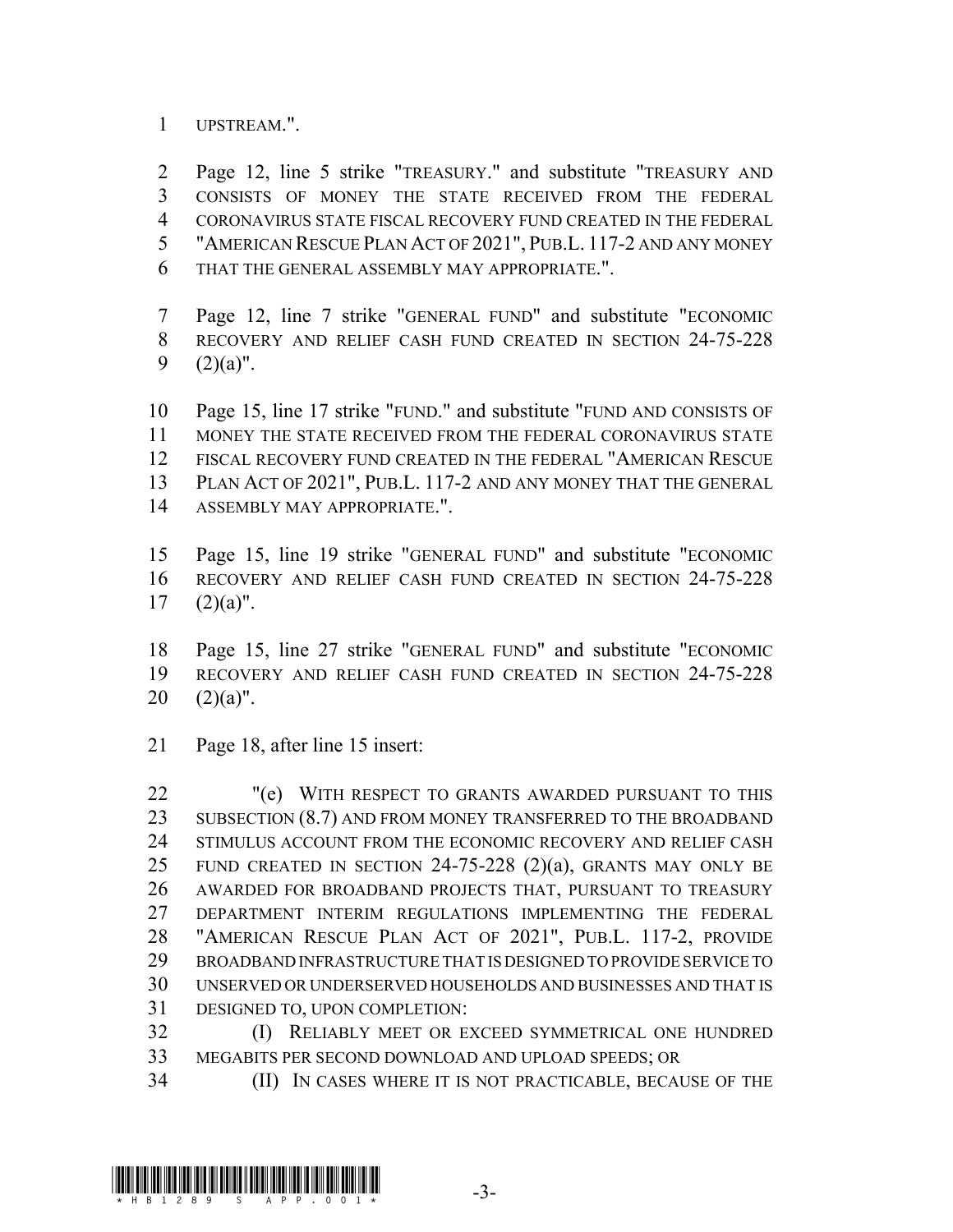EXCESSIVE COST OF THE PROJECT OR GEOGRAPHY OR TOPOGRAPHY OF THE AREA TO BE SERVED BY THE PROJECT, PROVIDE SERVICE MEETING THE STANDARDS SET FORTH IN SUBSECTION (8.7)(e)(I) OF THIS SECTION THAT: (A) RELIABLY MEETS OR EXCEEDS ONE HUNDRED MEGABITS PER SECOND DOWNLOAD SPEED AND IS BETWEEN AT LEAST TWENTY MEGABITS 6 PER SECOND AND ONE HUNDRED MEGABITS PER SECOND UPLOAD SPEED; AND

 (B) IS SCALABLE TO A MINIMUM OF ONE HUNDRED MEGABITS PER SECOND DOWNLOAD SPEED AND ONE HUNDRED MEGABITS PER SECOND UPLOAD SPEED.

 (f) IF THE TREASURY DEPARTMENT MODIFIES ITS INTERIM REGULATIONS IMPLEMENTING THE FEDERAL "AMERICAN RESCUE PLAN ACT OF 2021", PUB.L. 117-2, GRANTS AWARDED PURSUANT TO SUBSECTION (1)(e) OF THIS SECTION MAY ONLY BE AWARDED FOR BROADBAND PROJECTS THAT COMPLY WITH THE MODIFIED FEDERAL REGULATIONS.

 (g) AS USED IN SUBSECTION (8.7)(e) OF THIS SECTION, "UNSERVED OR UNDERSERVED HOUSEHOLDS AND BUSINESSES" MEANS ONE OR MORE HOUSEHOLDS OR BUSINESSES THAT ARE NOT CURRENTLY SERVED BY A WIRELINE CONNECTION THAT RELIABLY DELIVERS AT LEAST TWENTY-FIVE MEGABITS PER SECOND DOWNSTREAM AND THREE MEGABITS PER SECOND UPSTREAM.".

Reletter succeeding paragraph accordingly.

 Page 19, line 7 strike "FUND." and substitute "FUND AND CONSISTS OF MONEY THE STATE RECEIVED FROM THE FEDERAL CORONAVIRUS STATE FISCAL RECOVERY FUND CREATED IN THE FEDERAL "AMERICAN RESCUE PLAN ACT OF 2021", PUB.L. 117-2 AND ANY MONEY THAT THE GENERAL ASSEMBLY MAY APPROPRIATE.".

 Page 19, line 10 strike "GENERAL FUND" and substitute "ECONOMIC RECOVERY AND RELIEF CASH FUND CREATED IN SECTION 24-75-228  $(2)(a)$ ".

 Page 19, line 18 strike "GENERAL FUND" and substitute "ECONOMIC RECOVERY AND RELIEF CASH FUND CREATED IN SECTION 24-75-228  $(2)(a)$ ".

Page 22, after line 5 insert:

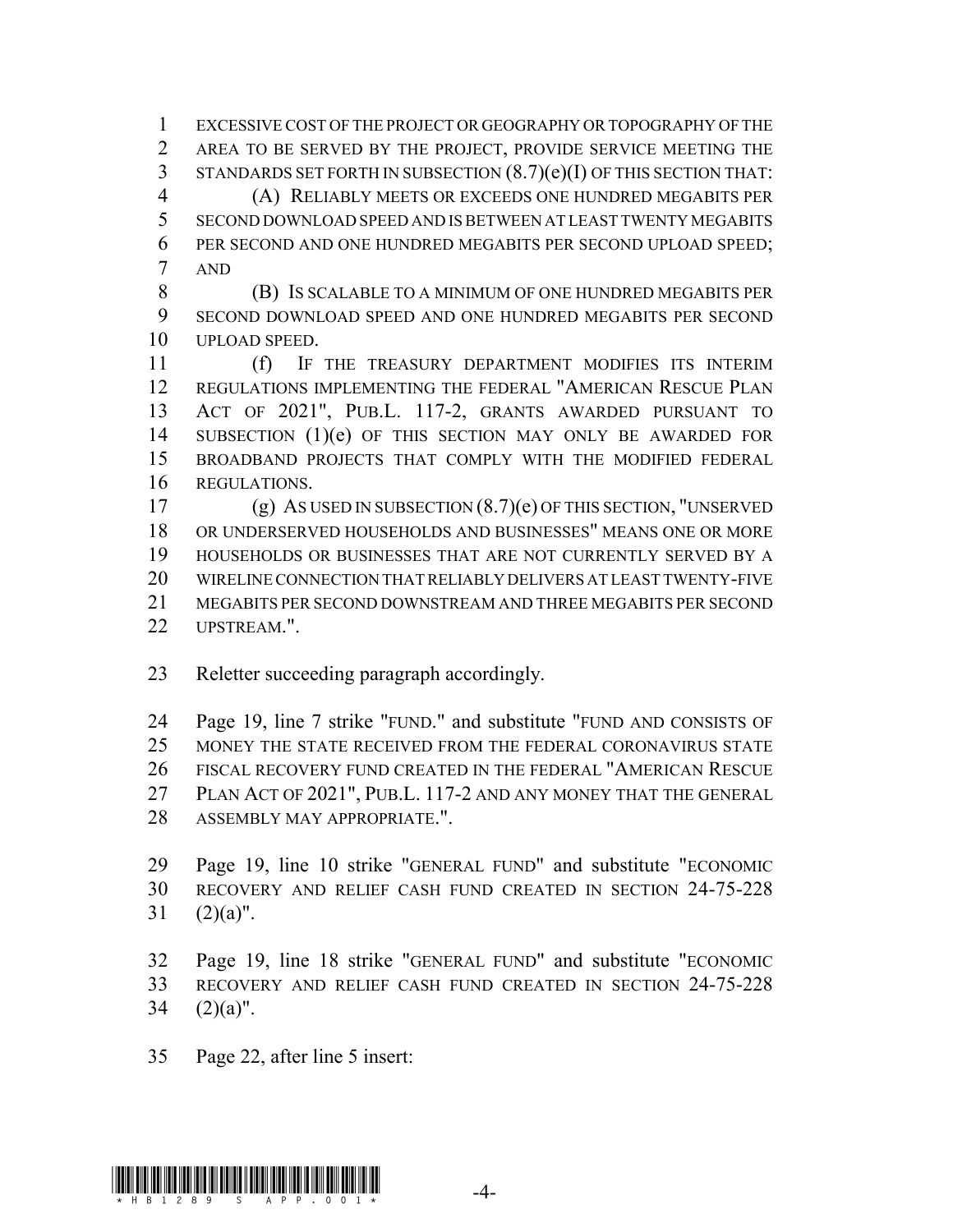"(e) WITH RESPECT TO GRANTS AWARDED PURSUANT TO THIS 2 SUBSECTION (9.5) AND FROM MONEY TRANSFERRED TO THE BROADBAND STIMULUS ACCOUNT FROM THE ECONOMIC RECOVERY AND RELIEF CASH FUND CREATED IN SECTION 24-75-228 (2)(a), GRANTS MAY ONLY BE AWARDED FOR BROADBAND PROJECTS THAT, PURSUANT TO TREASURY DEPARTMENT INTERIM REGULATIONS IMPLEMENTING THE FEDERAL "AMERICAN RESCUE PLAN ACT OF 2021", PUB.L. 117-2, PROVIDE BROADBAND INFRASTRUCTURE THAT IS DESIGNED TO PROVIDE SERVICE TO UNSERVED OR UNDERSERVED HOUSEHOLDS AND BUSINESSES AND THAT IS DESIGNED TO, UPON COMPLETION:

 (I) RELIABLY MEET OR EXCEED SYMMETRICAL ONE HUNDRED MEGABITS PER SECOND DOWNLOAD AND UPLOAD SPEEDS; OR

 (II) IN CASES WHERE IT IS NOT PRACTICABLE, BECAUSE OF THE EXCESSIVE COST OF THE PROJECT OR GEOGRAPHY OR TOPOGRAPHY OF THE AREA TO BE SERVED BY THE PROJECT, PROVIDE SERVICE MEETING THE 16 STANDARDS SET FORTH IN SUBSECTION  $(9.5)(e)(I)$  OF THIS SECTION THAT:

 (A) RELIABLY MEETS OR EXCEEDS ONE HUNDRED MEGABITS PER SECOND DOWNLOAD SPEED AND IS BETWEEN AT LEAST TWENTY MEGABITS 19 PER SECOND AND ONE HUNDRED MEGABITS PER SECOND UPLOAD SPEED; AND

 (B) IS SCALABLE TO A MINIMUM OF ONE HUNDRED MEGABITS PER SECOND DOWNLOAD SPEED AND ONE HUNDRED MEGABITS PER SECOND UPLOAD SPEED.

24 (f) IF THE TREASURY DEPARTMENT MODIFIES ITS INTERIM REGULATIONS IMPLEMENTING THE FEDERAL "AMERICAN RESCUE PLAN ACT OF 2021", PUB.L. 117-2, GRANTS AWARDED PURSUANT TO 27 SUBSECTION (1)(e) OF THIS SECTION MAY ONLY BE AWARDED FOR BROADBAND PROJECTS THAT COMPLY WITH THE MODIFIED FEDERAL REGULATIONS.

 (g) AS USED IN SUBSECTION (9.5)(e) OF THIS SECTION, "UNSERVED OR UNDERSERVED HOUSEHOLDS AND BUSINESSES" MEANS ONE OR MORE HOUSEHOLDS OR BUSINESSES THAT ARE NOT CURRENTLY SERVED BY A WIRELINE CONNECTION THAT RELIABLY DELIVERS AT LEAST TWENTY-FIVE MEGABITS PER SECOND DOWNSTREAM AND THREE MEGABITS PER SECOND UPSTREAM.".

Reletter succeeding paragraph accordingly.

Page 22, line 10, strike "(3)" and substitute "(2)".

Page 23, strike lines 8 and 9.

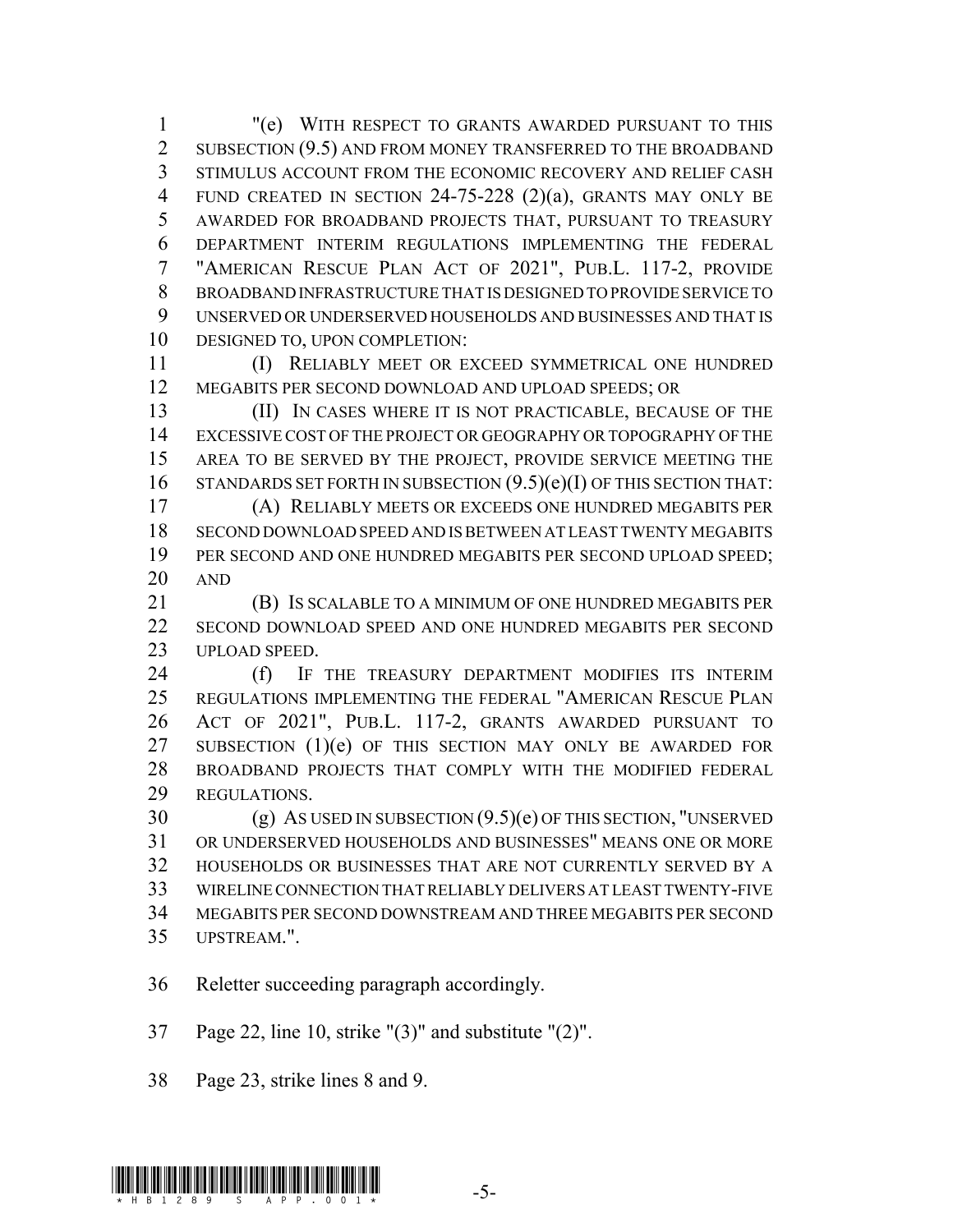- Renumber succeeding subsections accordingly.
- Page 23, line 13, strike "(3)" and substitute "(2)".

 Page 25, line 27 strike "TREASURY." and substitute "TREASURY AND CONSISTS OF MONEY THE STATE RECEIVED FROM THE FEDERAL CORONAVIRUS STATE FISCAL RECOVERY FUND CREATED IN THE FEDERAL "AMERICAN RESCUE PLAN ACT OF 2021", PUB.L. 117-2 AND ANY MONEY THAT THE GENERAL ASSEMBLY MAY APPROPRIATE.".

 Page 26, line 2 strike "GENERAL FUND" and substitute "ECONOMIC RECOVERY AND RELIEF CASH FUND CREATED IN SECTION 24-75-228  $10 \quad (2)(a)$ ".

Page 26, after line 5 insert:

 "(d) WITH RESPECT TO GRANTS AWARDED FROM MONEY TRANSFERRED TO THE INTERCONNECTIVITY GRANT PROGRAM FUND FROM THE ECONOMIC RECOVERY AND RELIEF CASH FUND CREATED IN SECTION 24-75-228 (2)(a), GRANTS MAY ONLY BE AWARDED FOR BROADBAND PROJECTS THAT, PURSUANT TO TREASURY DEPARTMENT INTERIM REGULATIONS IMPLEMENTING THE FEDERAL "AMERICAN RESCUE PLAN ACT OF 2021", PUB.L. 117-2, PROVIDE BROADBAND INFRASTRUCTURE THAT IS DESIGNED TO PROVIDE SERVICE TO UNSERVED OR UNDERSERVED HOUSEHOLDS AND BUSINESSES AND THAT IS DESIGNED TO, UPON COMPLETION:

**(I) RELIABLY MEET OR EXCEED SYMMETRICAL ONE HUNDRED** MEGABITS PER SECOND DOWNLOAD AND UPLOAD SPEEDS; OR

**(II)** IN CASES WHERE IT IS NOT PRACTICABLE, BECAUSE OF THE EXCESSIVE COST OF THE PROJECT OR GEOGRAPHY OR TOPOGRAPHY OF THE AREA TO BE SERVED BY THE PROJECT, PROVIDE SERVICE MEETING THE 27 STANDARDS SET FORTH IN SUBSECTION  $(4)(d)(I)$  OF THIS SECTION THAT:

28 (A) RELIABLY MEETS OR EXCEEDS ONE HUNDRED MEGABITS PER SECOND DOWNLOAD SPEED AND IS BETWEEN AT LEAST TWENTY MEGABITS PER SECOND AND ONE HUNDRED MEGABITS PER SECOND UPLOAD SPEED; AND

 (B) IS SCALABLE TO A MINIMUM OF ONE HUNDRED MEGABITS PER SECOND DOWNLOAD SPEED AND ONE HUNDRED MEGABITS PER SECOND UPLOAD SPEED.

 (e) IF THE TREASURY DEPARTMENT MODIFIES ITS INTERIM REGULATIONS IMPLEMENTING THE FEDERAL "AMERICAN RESCUE PLAN

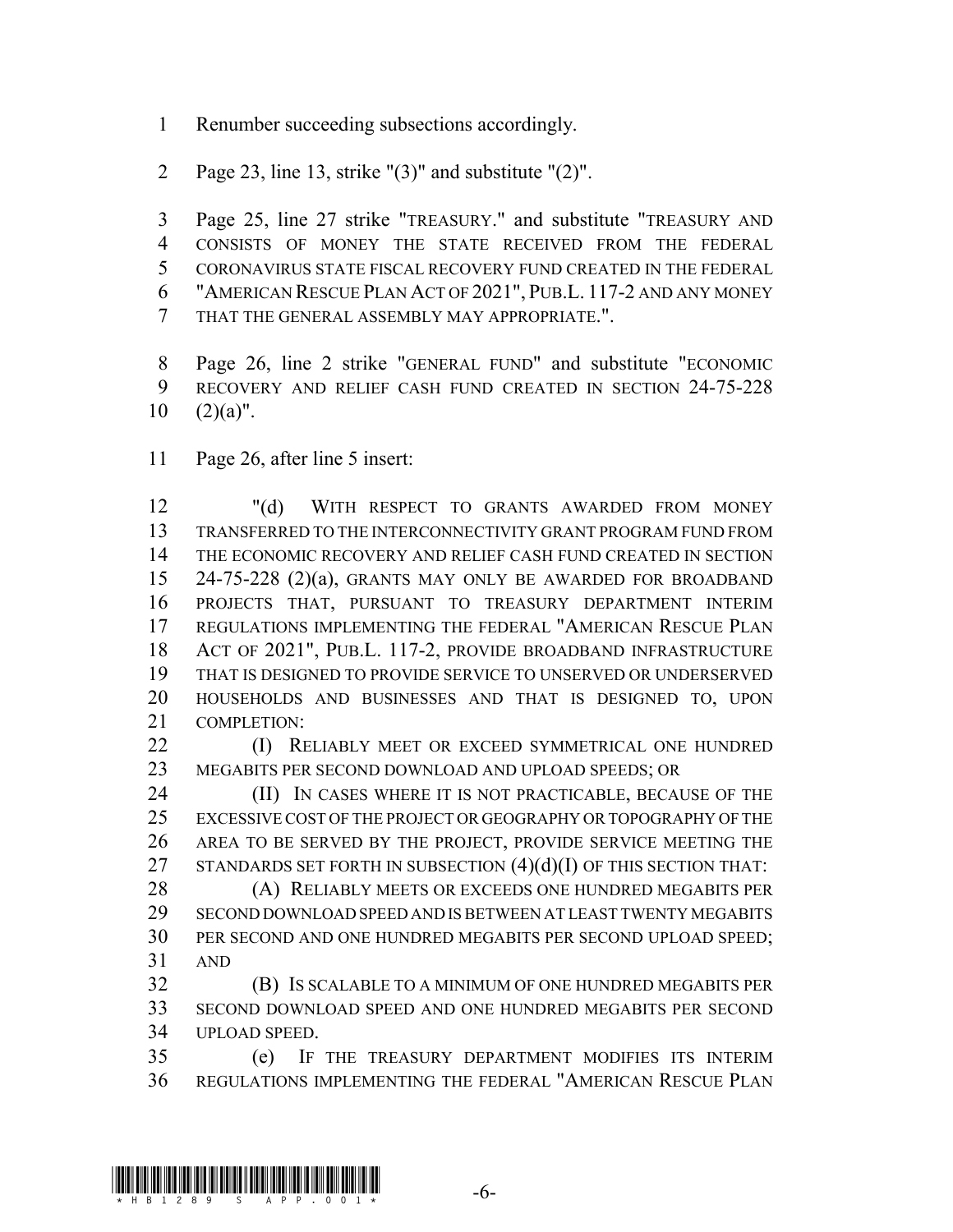ACT OF 2021", PUB.L. 117-2, GRANTS AWARDED PURSUANT TO 2 SUBSECTION (4)(d) OF THIS SECTION MAY ONLY BE AWARDED FOR BROADBAND PROJECTS THAT COMPLY WITH THE MODIFIED FEDERAL REGULATIONS.

 (f) AS USED IN SUBSECTION (4)(d) OF THIS SECTION, "UNSERVED OR UNDERSERVED HOUSEHOLDS AND BUSINESSES" MEANS ONE OR MORE HOUSEHOLDS OR BUSINESSES THAT ARE NOT CURRENTLY SERVED BY A WIRELINE CONNECTION THAT RELIABLY DELIVERS AT LEAST TWENTY-FIVE MEGABITS PER SECOND DOWNSTREAM AND THREE MEGABITS PER SECOND UPSTREAM.".

- Reletter succeeding paragraph accordingly.
- 12 Page 26, line 12, strike " $(4)(d)$ " and substitute " $(4)(e)$ ".
- Page 27, line 7 strike "C.R.S." and substitute "C.R.S., and of money the state received from the federal coronavirus state fiscal recovery fund.".
- Page 27, line 17, strike "C.R.S." and substitute "C.R.S., and of money the state received from the federal coronavirus state fiscal recovery fund.".
- Page 27, line 25, strike "C.R.S." and substitute "C.R.S., and of money the state received from the federal coronavirus state fiscal recovery fund.".
- Page 28, line 9, strike "C.R.S." and substitute "C.R.S., and of money the
- state received from the federal coronavirus state fiscal recovery fund.".
- Page 28, line 20, strike "C.R.S." and substitute "C.R.S., and of money the state received from the federal coronavirus state fiscal recovery fund.".
- Page 29, line 3, strike "C.R.S." and substitute "C.R.S., and of money the state received from the federal coronavirus state fiscal recovery fund.".
- Page 29, strike lines 11 through 20 and substitute "subsections (2) and (3) of this section, this act takes effect only if Senate Bill 21-291 becomes law, in which case this act takes effect on the effective date of this act or Senate Bill 21-291, whichever is later.
- (2) Section 4 takes effect only if House Bill 21-1236 also becomes law, in which case section 4 takes effect on the effective date of this act, Senate Bill 21-291, or House Bill 21-1236, whichever is the latest.
- (3) (a) Sections 8 and 13 take effect only if House Bill 21-1109